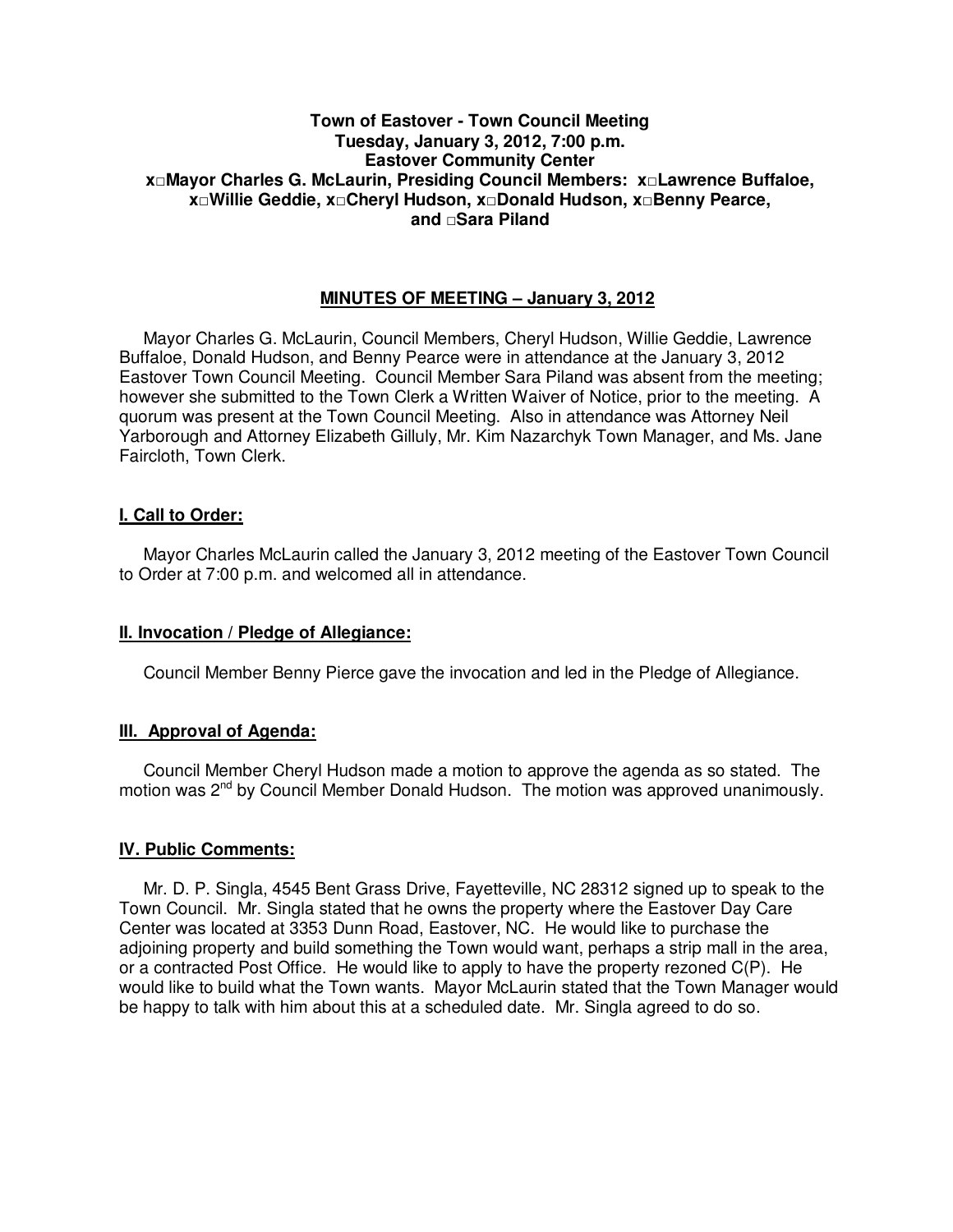# **V. Consent Agenda:**

- 1. Consider approval of the December 6, 2011 Town Council Minutes.
- 2. Consider approval of the December 6, 2011 Closed Session Minutes.
- 3. Consider approval of the December 20, 2011 Special Town Council Meeting.
- 4. Consider approval of the November 30, 2011 Financial Report.
- 5. Consider approval of the Budget Adjustment.
- 6. Consider approval of Resolution for Meeting Dates.
- 7. Consider approval of Holiday Schedule for 2012.

Council Member Benny Pearce made a motion to approve the Consent Agenda as stated. The motion was  $2^{nd}$  by Council Member Lawrence Buffaloe. The motion was approved unanimously.

## **VI. Discussion Agenda:**

## **Agenda Item #1:**

### **Briefing by Mr. Morgan Johnson, Chairman Eastover Sanitary District.**

 Mr. Morgan Johnson updated the Council on the Phase II Water Project and administrative information. He stated that they have submitted their application to the LGC for approval and are getting together several more documents they requested. Mr. Johnson stated that they will be having over 3,000 mailings per month so a contracted Post Office sounds great. Mr. Johnson stated that ESD had received a proposal from Dunn to reduce the rate from 5% to 4% on the loan and could possibly reduce it even lower to 3.5 %. The Dunn water line project bid opening was on Dec 20, with the low bid being \$2.0 Mil. That would be a savings of over a half million dollars to ESD. He stated that they go to the LGC on January 10, 2012 for approval.

 Mr. Johnson stated that he had responded to **Case No. 12-002** Zero Lot Line Subdivision Plan proposed Subdivision, and strongly disagrees with it, and recommends that it not be approved. The Land Use Plan calls for the lots to be "one" acre, not "one-half" acre lots. The state law says if there is a land use plan in existence, there must be a compelling reason to not follow it. The County Commissioners have upheld the Land Use Plan in the past. ESD would expect the Planning Board and the Commissioners to continue to do so. Mr. Johnson stated as a reminder, if a parcel of land is divided into three or more lots, the developer/owner must install a water distribution system, at their cost, to county and ESD standards, and connect to the ESD distribution system. Mr. Johnson requested the Council Board review and comment on this Case No.12-002.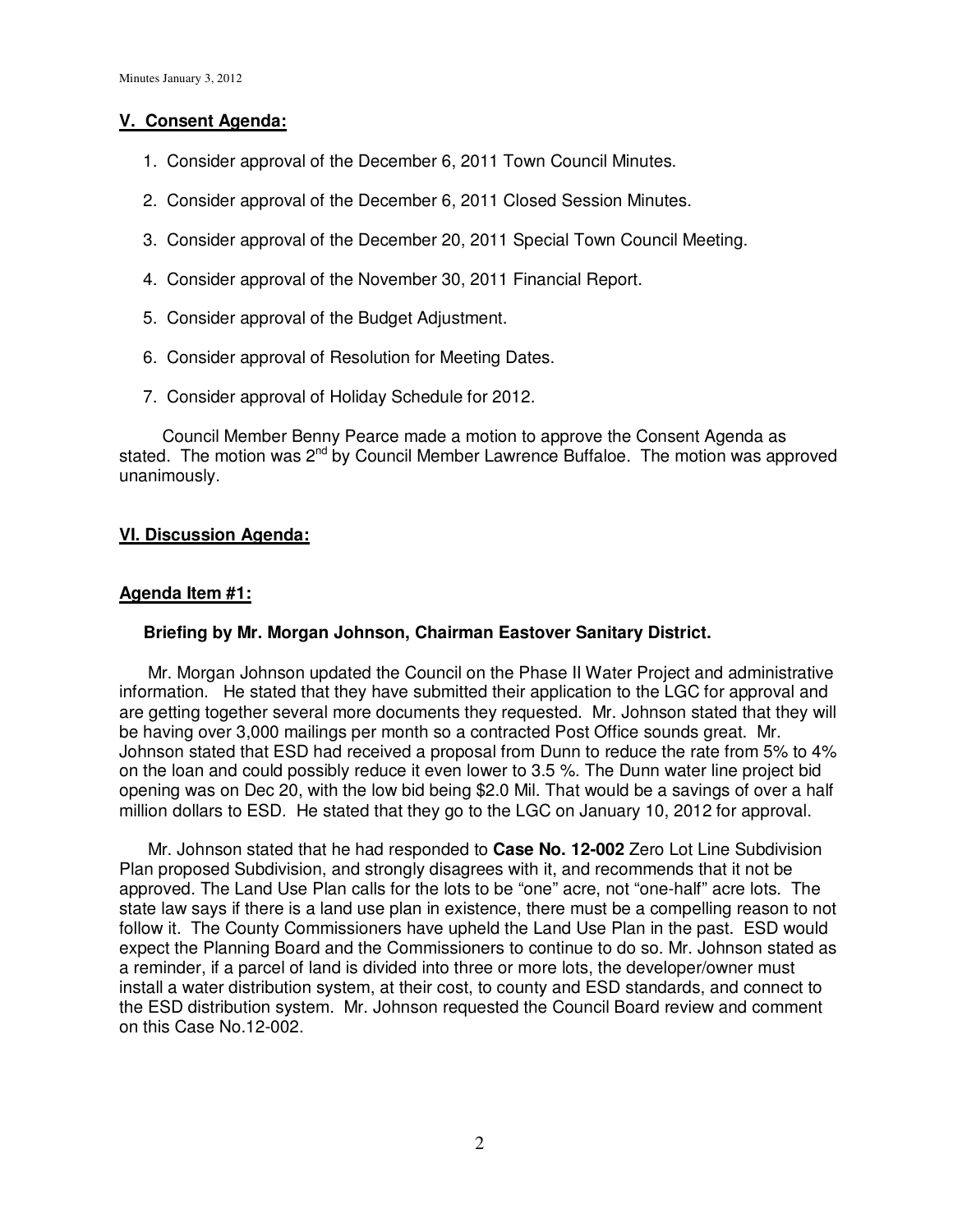#### **Agenda Item #2:**

## **Case No. 11-135. Consideration of Lee's Auto Sales of Fayetteville, NC., Request for a C(P) Site Plan Review, County Zoning Ordinance: Zoning: C(P); Total Acreage: 0.90 +/-; Location 3388, 3392 & 3396 Dunn Road. (Eastover)**

 Mr. Matt Rooney briefed the Council on Case No 11-135. He stated that the developer is requesting approval of a motor vehicle sales office within the existing strip shopping center. The sales office will be located in a portion of existing building and will use ten of the existing off-street parking spaces for the display of the motor for sale. After accounting for the loss of ten off-street parking spaces for use as display, the minimum ordinance standards for off-street parking are compiled with- 30 spaces required, 39 provided. He stated the property has 200.00' feet of road frontage along U.S. HWY 301 (Dunn Road) and 200.00' of road frontage along the S I-95 off ramp. This property will be served by the Eastover Sanitary District for the water and sewer. He stated that the site plan and condition sheet are attached for your approval. Mr. Rooney stated that the Planning Board stated that it meets the conditions.

 Mayor McLaurin asked if there were any discussions, if not he asked for a motion to approve. Council Member Cheryl Hudson made a motion to approve with the conditions as stated. Council Member Lawrence Buffaloe 2nd the motion. The motion was approved unanimously.

#### **VII. Receive Mayors Update**:

 Mayor McLaurin stated that he is concerned about all the junk cars in yards and beside roads. He stated that some houses look like garages in yards. Mr. Nazarchyk stated that he could call the Nuisance and Abatement Office of the Cumberland County Sheriff's Office for help to have these areas cleaned up.

 Mayor McLaurin stated that the Council needs to meet with the homeowners on School Street to discuss getting an easement for three of the resident's property. The Attorney is still doing the title search for School Street.

 Mayor McLaurin stated that Eastover is hosting the Mayor's Coalition Quarterly Meeting. The meeting will be held on Friday, February 3, 2012 at the Eastover Community Center, 4008 School Street. Mayor McLaurin asked the Council for a motion to host the Mayor's Coalition Meeting and pay for the event. Council Member Cheryl Hudson made a motion to approve hosting the event at the Town's expense. The motion was 2<sup>nd</sup> by Council Member Donald Hudson. The motion was approved unanimously.

Mayor McLaurin stated that the Council should establish a Zoning Committee.

 Mayor McLaurin stated that the "Flea Drop" on New Year's Eve was very nice; but we did not have as many people as last year.